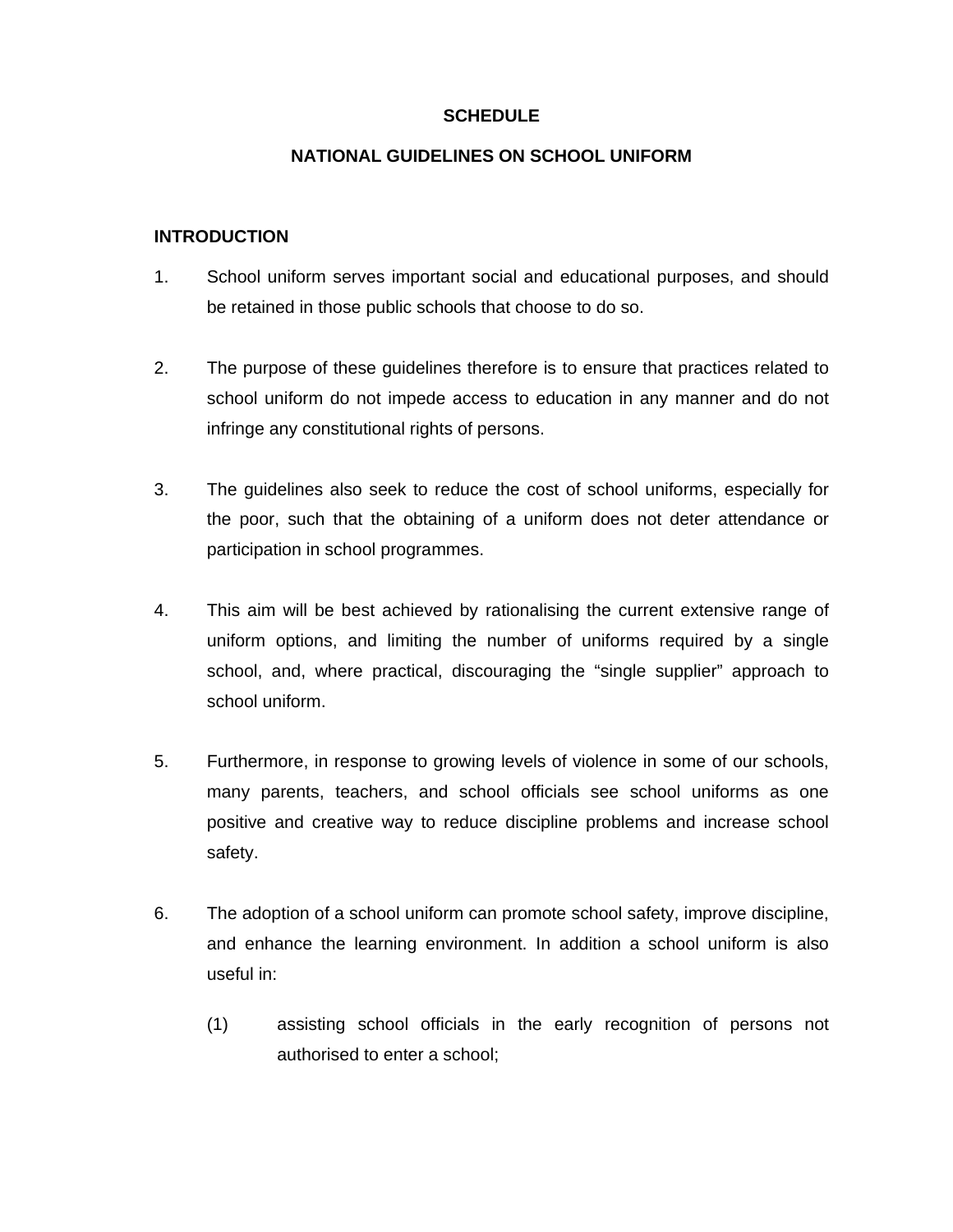- (2) helping parents and learners resist peer pressure that leads children to make unnecessary demands for particular and often expensive clothing;
- (3) decreasing theft, particularly of designer clothing, jewellery and expensive footwear;
- (4) minimising gang violence and activity;
- (5) instilling discipline in learners; and
- (6) helping learners concentrate on their schoolwork.

# **KEY ELEMENTS OF THE GUIDELINES**

- 7. Schools, through their School Governing Bodies, should determine their choice of school uniform in terms of these guidelines.
- 8. In exercising this choice, schools must ensure that access to education for pupils enrolled at the school or those seeking enrolment to the school is not impeded in any way.
- 9. The cost of the school uniform should not constitute an unaffordable financial burden on parents.
- 10. This choice can be exercised within a range of suggested options for schools, listed in the table below, in order to benefit from economies of scale and to limit the cost implications of a change of school.
- 11. The uniform must allow learners to participate in school activities with comfort, safety and decorum.
- 12. The range of school uniforms should be geared to reflect a South African identity. In this context the range of school uniforms should be as follows: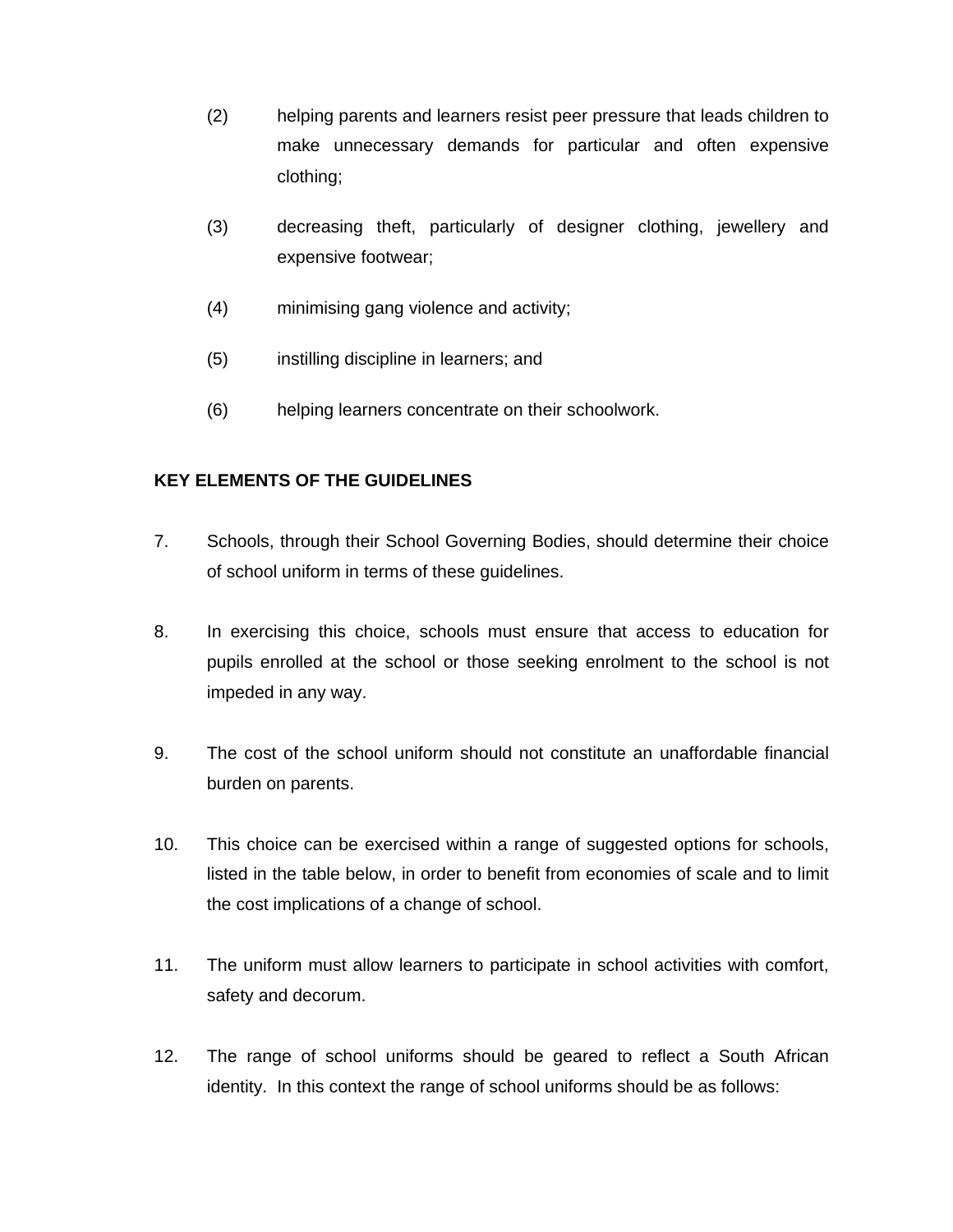| <b>FOR BOYS</b>                         | <b>FOR GIRLS</b>                        |
|-----------------------------------------|-----------------------------------------|
| <b>ESSENTIAL ITEMS</b>                  | <b>ESSENTIAL ITEMS</b>                  |
| Trousers (short, long) or tracksuit     | Skirt, dress, gymslip or tunic<br>or    |
| pants                                   | trousers (longs) or tracksuit pants     |
| Shirt (button up or golf)               | Shirt (button up or golf) or Blouse     |
| <b>OPTIONAL ITEMS</b>                   | <b>OPTIONAL ITEMS</b>                   |
| Tie (school design)                     | Tie (school design)                     |
| Jersey or other suitable top for colder | Jersey or other suitable top for colder |
| weather conditions                      | weather conditions                      |
| Socks                                   | <b>Socks</b>                            |
| Footwear e.g. shoes or sandals or       | Footwear e.g. shoes or sandals or       |
| "takkies"                               | "takkies"                               |
| Sunhat                                  | Sunhat                                  |

## **GENERAL PRINCIPLES**

- 13. Schools are discouraged from having more than one uniform. A basic school uniform could be adapted for local seasonal conditions, or for variations in weather and climate.
- 14. No child may be refused admission to a school because of an inability to obtain or wear the school uniform. Schools, through their School Governing Bodies, should make an effort to assist learners who are unable to afford a school uniform. The establishment of second-hand shops, run by schools, is therefore strongly encouraged.
- 15. Refusal to wear the approved school uniform may be treated as a disciplinary matter in terms of the Code of Conduct.
- 16. Individual interpretation and implementation of uniform specifications, particularly in respect of fabric, make and manufacturer should be allowed, within a reasonably flexible guideline.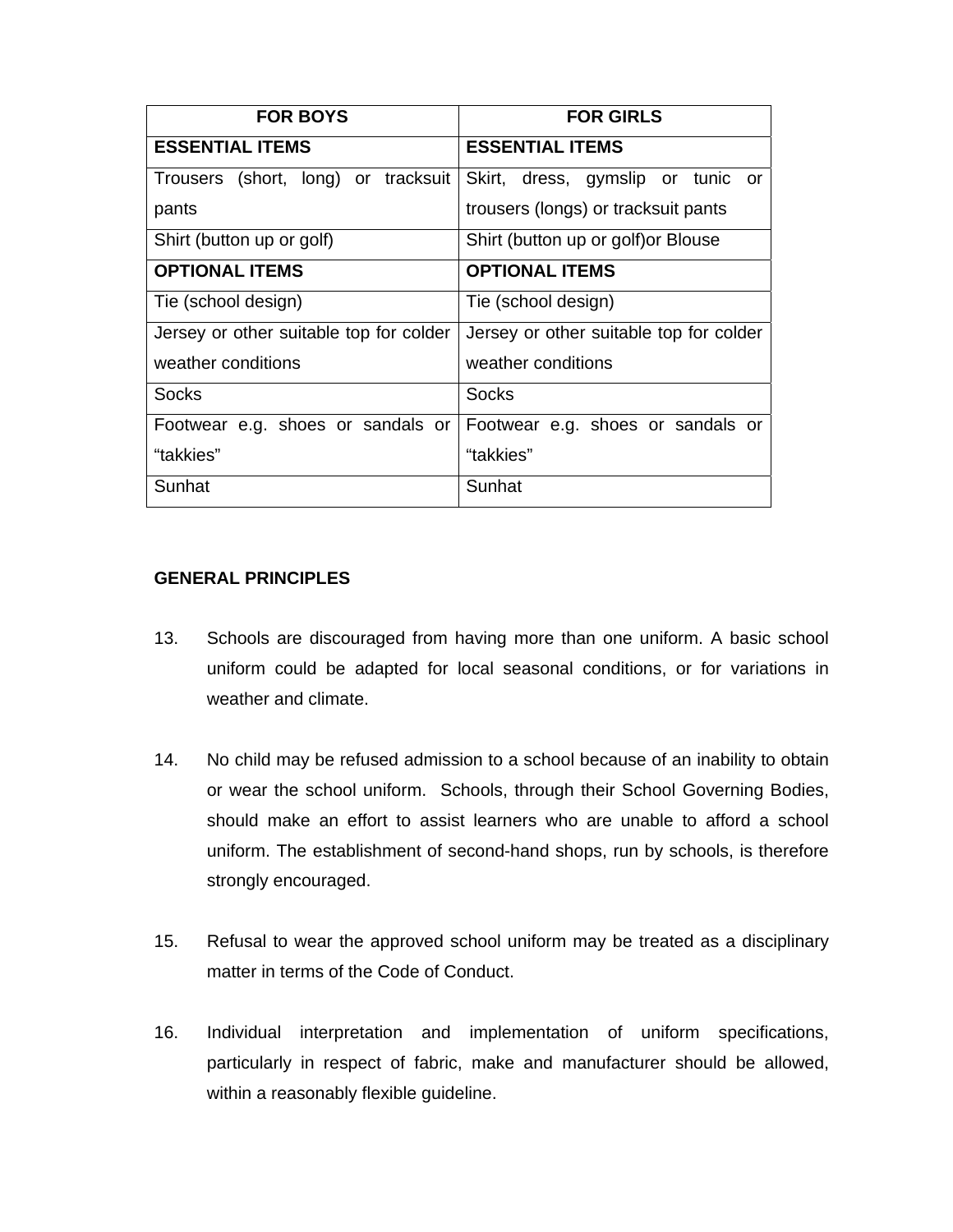- 17. Clothing for other purposes, such as physical education, arts and crafts, should be simple and universally available. Shorts, T-shirts (or golf-style shirts) and suitable footwear are all that is required for many activities. No child should be excluded from an activity because of an inability to obtain or wear such clothing, within the usual bounds of safety and decorum.
- 18. Where items of clothing are required in addition to the normal uniform, such as "First Team shirts", the school should endeavour to make such items available to learners selected to represent the school.
- 19. School Governing Bodies should take account of the circumstances of the school community, and be sensitive to them when designing a new school uniform.
- 20. Uniforms should show sensitivity to age and gender. Certain clothing and styles e.g. T-shirts and boxer shorts might be better suited to younger learners.
- 21. A "Proudly South African" approach should be promoted to stimulate local industry and assist in bridging the gap between the formal and informal economies.
- 22. The role that school uniforms can play in assisting unemployed people, especially rural people, gaining access to the economy needs to be explored. Persons participating in an Expanded Public Works Programme could, for instance, produce school uniforms, possibly through the establishment of cooperatives.

#### **GUIDE TO ADOPTING A NEW OR AMENDED SCHOOL UNIFORM**

23. School Governing Bodies intending to introduce a new or amended uniform should make their decision in terms of these guidelines.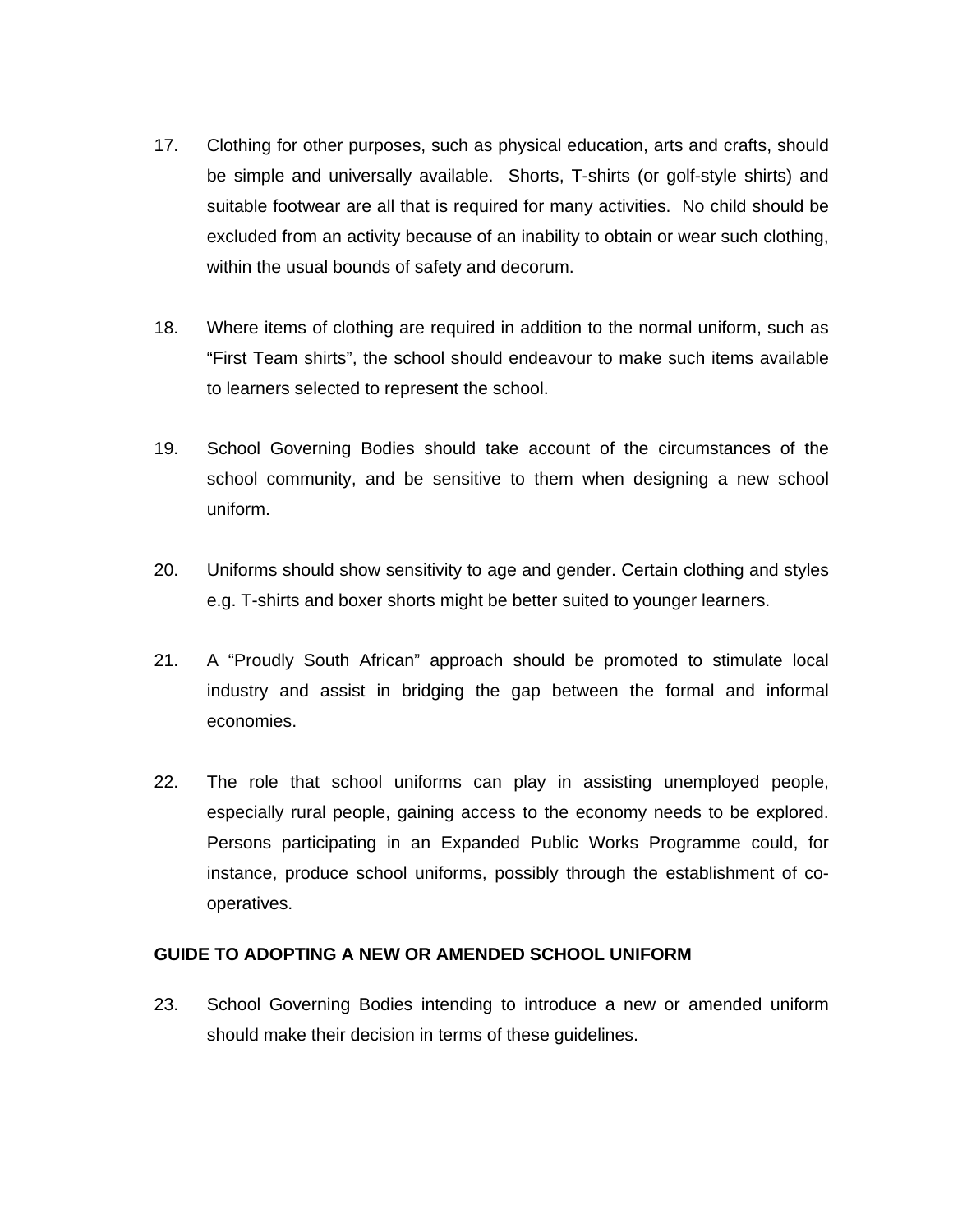24. Parents and other critical stakeholders should be involved or informed from the very outset, as their support will be critical to a successful adoption of the new uniform.

## **Suggested Process For Decision Making**

- 25. The School Governing Body, working with the School Management Team, should communicate details of the proposed new or amended uniform to parents, including a statement that consideration has been given to the national guidelines in terms of range, style, colour and accessibility.
- 26. The communication to parents should also include:
	- (1) the estimated cost of the proposed uniform;
	- (2) an invitation to parents to make input before the final decision is taken;
	- (3) an invitation to learners in secondary schools to make input before the final decision is taken;
	- (4) the means by which the final decision to adopt the new or amended school uniform will be taken. This could be at the general meeting of parents that is held annually to approve the school budget or through some suitable form of ballot that would ensure maximum participation by parents.
	- (5) the transitional measures that will be taken to manage a smooth change over from the old to the new.
- 27. Major changes to school uniforms should not be made at intervals of less than seven years, unless extraordinary circumstances dictate otherwise.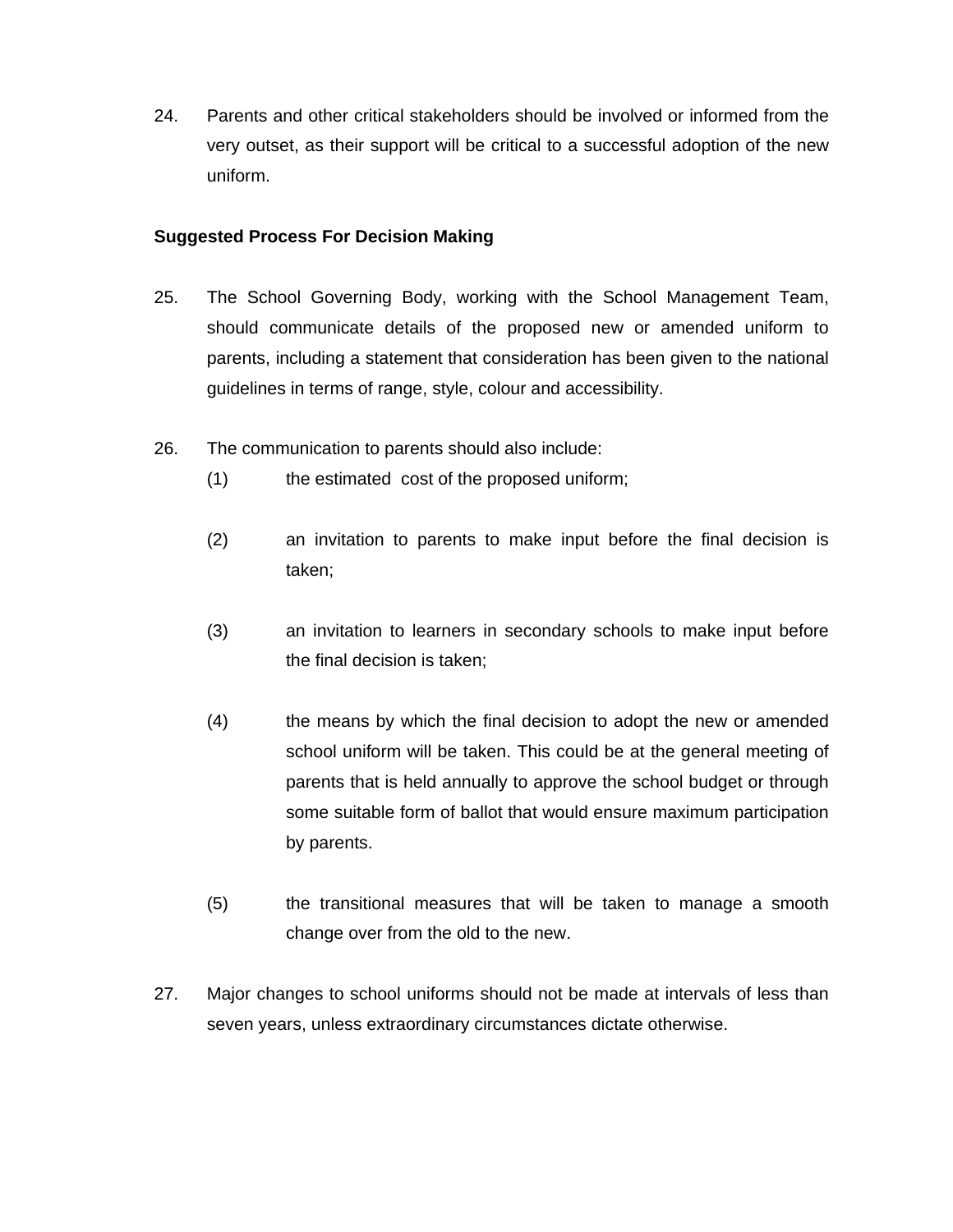## **OTHER FACTORS AND ISSUES**

- 28. A learner transferring from one school to another might require a period of grace to obtain the appropriate school uniform. Schools should be reasonable when dealing with requests of this nature. During this interim period the learner should be allowed to wear all or part of the uniform of the previous school.
- 29. The following information is provided to assist in determining a school uniform policy or dress code and in the management of school uniforms.

## **Religious and Cultural Diversity**

- (1) A school uniform policy or dress code should take into account religious and cultural diversity within the community served by the school. Measures should be included to accommodate learners whose religious beliefs are compromised by a uniform requirement.
- (2) If wearing a particular attire, such as yarmulkes and headscarves, is part of the religious practice of learners or an obligation, schools should not, in terms of the Constitution, prohibit the wearing of such items. Male learners requesting to keep a beard as part of a religious practice may be required by the school to produce a letter from their religious teacher or organisation substantiating the validity of the request. The same substantiation is applicable to those who wish to wear a particular attire.

#### **Freedom of Expression**

(3) The uniform policy of a school or dress code should accommodate the wearing of, for example, an HIV and AIDS ribbon or badges of approved charity organizations, especially for specific events or days. Such items should not contribute to disruption by substantially interfering with discipline or with the rights of others. Thus, for example, a uniform policy may prohibit pupils from wearing gang or political party insignia. A uniform policy may also prohibit items that undermine the integrity of the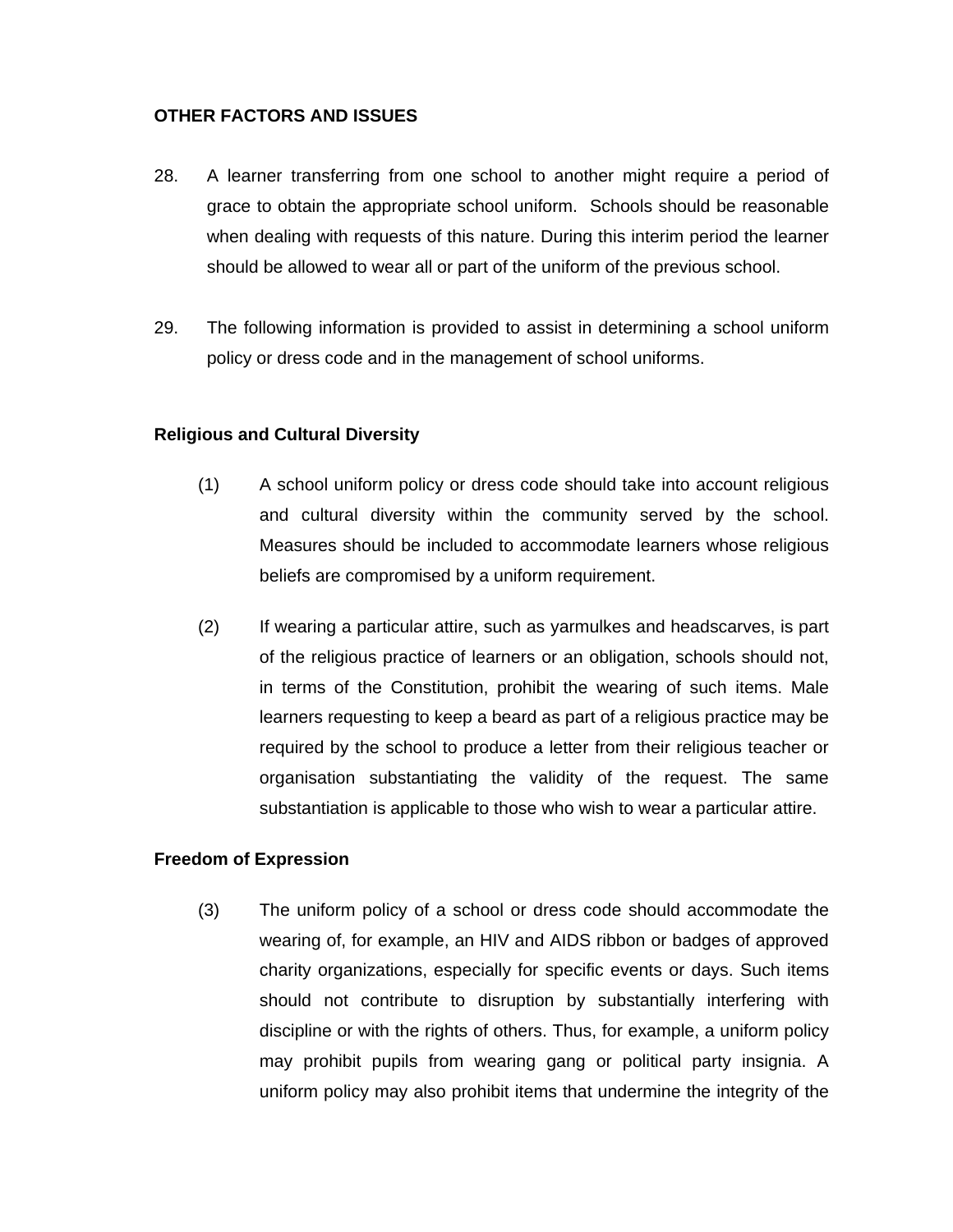uniform, notwithstanding their expressive nature, such as a T-shirt that bears a vulgar message or covers or replaces the type of shirt required by the uniform.

#### **School Mottos or Wearing of Messages**

(4) Schools should not impose a form of expression on pupils by requiring them to wear badges or items of uniform bearing a message that is in conflict with the Constitution or the Bill of Rights. School mottos that express positive values are encouraged.

#### **School Uniforms as Part of an Overall Safety Programme**

- (5) Uniforms by themselves cannot solve all of the problems of school discipline, but they can be one positive contributing factor to discipline and safety.
- (6) Schools should use other initiatives, in conjunction with uniforms, to address specific problems in their community such as truancy reduction initiatives, drug prevention efforts, community efforts to limit gangs, a zero tolerance policy on weapons, character building, and conflict resolution programmes.